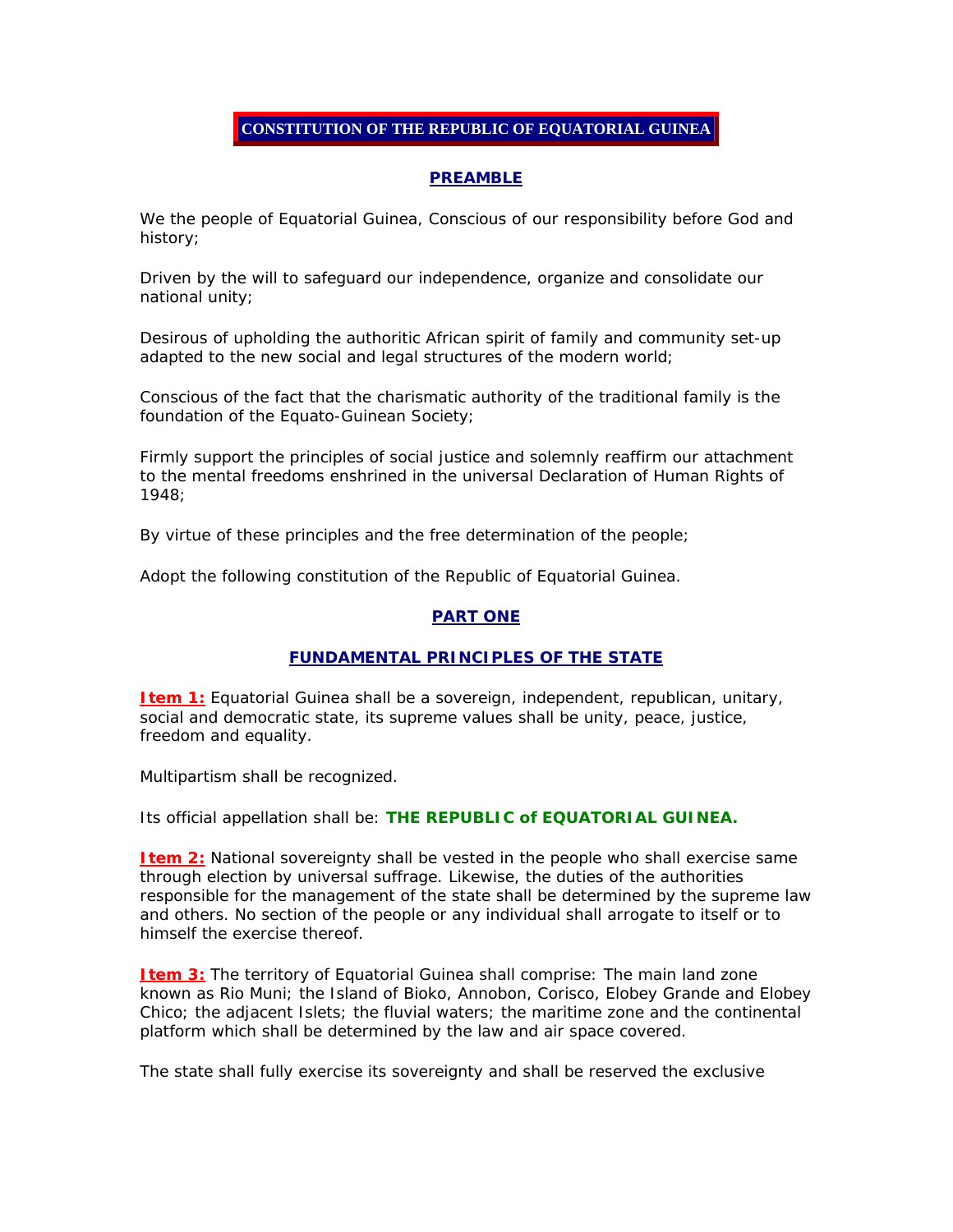rights to explore and exploit all mineral resources and hydrocarbons.

The national territory shall be unalienable and invincible.

The state shall (for administrative and economic purposes) be divided into regions provinces, districts and municipalities.

The law shall delimit and denominate the regions, provinces, districts and municipalities. It shall equally determine the space to be occupied by each zone.

**Item 4:** The official language of the Republic of Equatorial Guinea shall be Spanish; aboriginal languages shall be recognized as an integral part of its national culture.

Its flag shall be three equal horizontal stripes of green, white and red charged with a blue triangle at the extremity close to the flagpole. Its shield shall be engraved in the center of the flag.

Its shield shall establish the law.

Its motto shall be "**UNITY-PEACE-JUSTICE**."

Its national anthem shall be the hymn dedicated to the father land on October 12, 1968, day of its proclamation of independence.

**Item 5:** The principles that shall govern the Equato-Guinean society shall be:

- 1. The respect of individual, his dignity, freedom and other fundamental rights;
- 2. The protection of the family, the basis of the Equato-Guinean society;
- 3. The recognition of all rights and gender equality;
- 4. The protection of labor;
- 5. The promotion of the economic development of the nation.
- 6. The promotion of the social and cultural development of all Equato-Guineans.

**Item 6:** The state shall encourage and promote culture, the arts and scientific and technological research, and shall ensure the conservation of nature, the cultural heritage and the artistic and historical riches of its nations.

**Item 7:** The state shall define the sovereignty of its nation, strengthen its unity and ensure the respect of fundamental rights and the promotion of the economic, social and cultural progress of its citizens.

**Item 8:** The state shall endeavor to follow the principles of international law and shall reaffirm its attachment to the rights and obligations enshrined in the characters of international organizations and bodies of which it shall be member.

**Item 9:** Political parties shall be integral political organizations of persons who shall associate freely to participate in the political orientation of the state. They shall represent multipartism and democracy, and shall thus express popular will as the basis of any political participation.

Its political parties shall not be allowed to have appellations similar to those that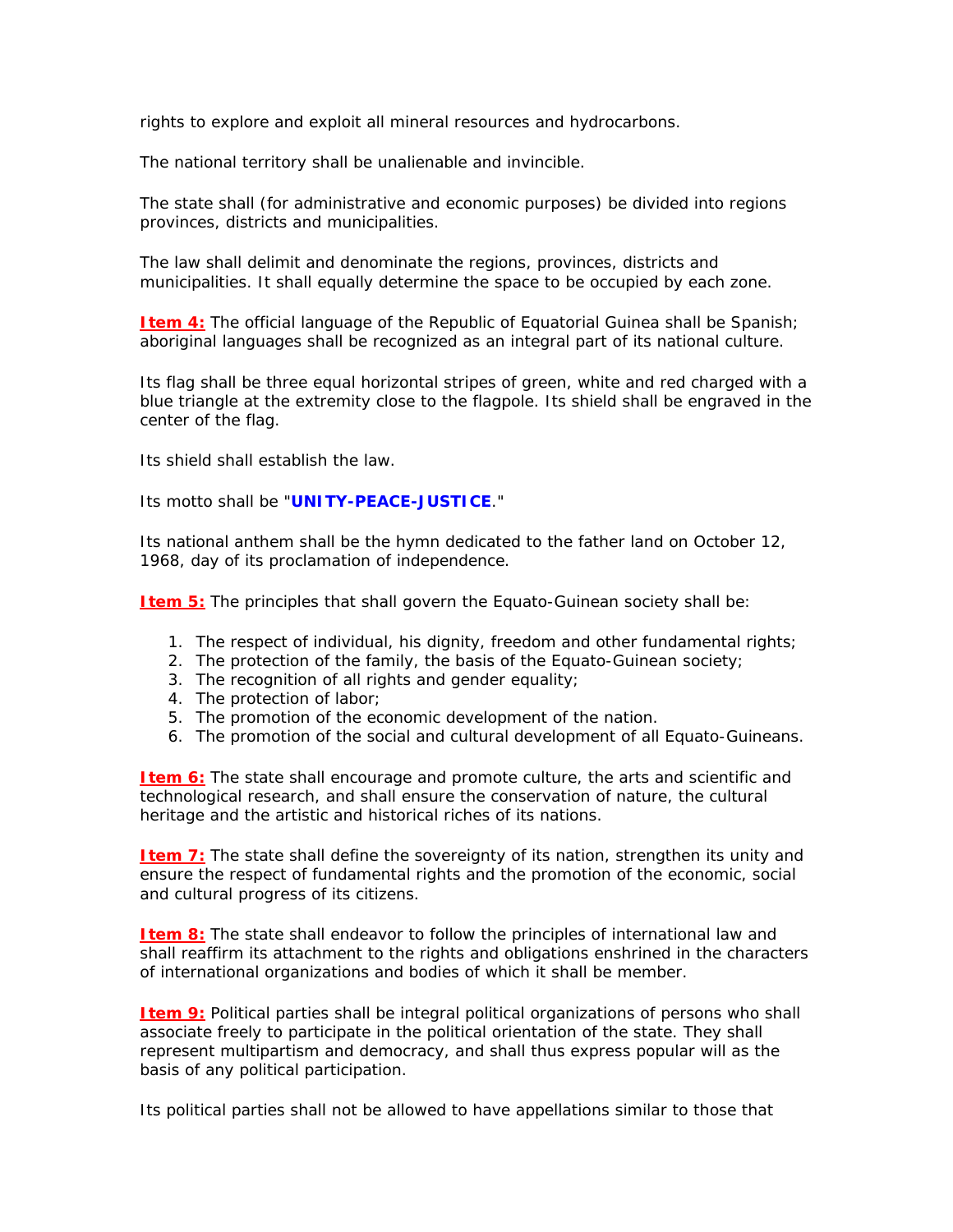existed before October 12, 1968; their ambitions and perspectives shall have to be nationalistic and shall therefore, not be based on tribe, ethnic inclinations, religion, gender, district, municipality, social condition or profession. The law shall regulate their creations and functioning.

**Item 10:** The right to unemployment shall be recognized and exercised as stipulated by the law.

**Item 11:** Citizens, public authorities, political parties, trade be subject to the fundamental laws and legal provisions.

**Item 12:** The law shall determine the legal system that shall apply to the right to nationality, citizenship and the condition of foreigners.

**Item 13:** Every citizen shall enjoy the following rights and freedoms:

a) - The respect of his person, life, integrity and physical and moral dignity. Capital punishment shall only be applied for crimes condemned by the law;

b) - Freedom of expression;

c) - Equality before the law. Women, irrespective of their civil status, shall have the same rights and opportunities as her male counterpart at the political, economic, social and cultural levels, and at all levels of life; public, private or family;

- d) Freedom of movement and residence;
- e) Honour and good reputation;
- f) Freedom of religion and worship;
- g) The inviolability of the home and the privacy of all correspondence.
- h) The submission of petitions to the state.
- i) The right to speak;
- j) The right to a fair hearing before the courts;
- k) Freedom of association, of assembly and the right to strike;

m) - The deprival of liberty except in the cases and according to the manner determined by law;

- n) The right to hear the charges levied on him;
- o) The right to presume innocence until found guilty during hearing;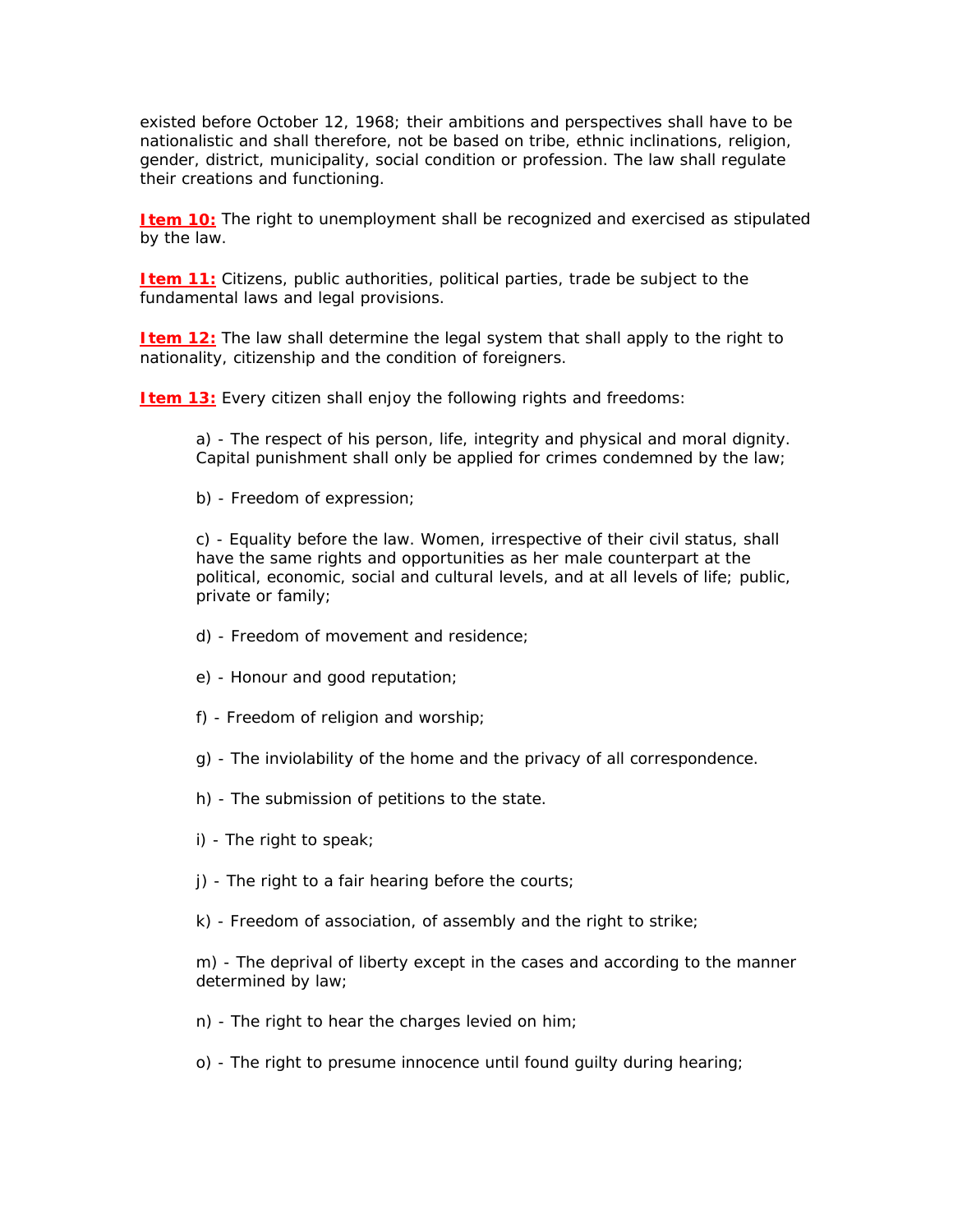p) - No person shall arrogate to himself the right to do justice;

q) - Shall not be judged or condemned twice for the same offence;

r) - Shall not be condemned without proof, nor deprived of the right to defense;

s) - Shall not be punished for an act or omission.

**Item 14:** The fundamental rights recognized in this chapter shall not exclude those guaranteed by the fundamental law, nor the others, which enunciate human dignity, the principle of sovereignty of the people or the social and democratic state of law and the republican form of government.

**Item 15:** All acts of partiality or discrimination committed on the basis of tribe, gender, religion, and corruption and other or same shall be punishable by law.

**Item 16:** All Equato-Guineans shall have the obligation to honor the father land and defend its sovereignty, its territorial integrity and national unity, factors which contribute to the peace, national security and traditional Equato-Guinean values and protect national interests.

Military services shall be obligatory for all and shall be regulated by law.

**Item 17:** All Equato-Guineans shall have the obligation to live peaceful, respect the rights and obligations and contribute to the building of a just and fraternal society.

**Item 18:** All Equato-Guineans shall respect the state, its national anthem, its Head of State, its government and the institutions legally instituted.

**Item 19:** Every citizen shall pay taxes according to his revenues.

The expenses and revenues of the state and the investment programs shall be registered in each financial year within the annual budget elaborated in accordance with the legislation in force.

**Item 20:** Every citizen shall have the obligation to respect and defend the fundamental law.

**Item 21:** The state shall ensure the protection of the family as the foundation of the society and shall secure the moral, cultural and economic conditions favorable to the achievement of objectives.

It shall equally protect every matrimonial class.

The traditional family heritage shall be unalienable as determined by the law.

**Item 22:** The state shall ensure the protection of every person from birth, and forster his normal development and ensure his security for his moral, psychological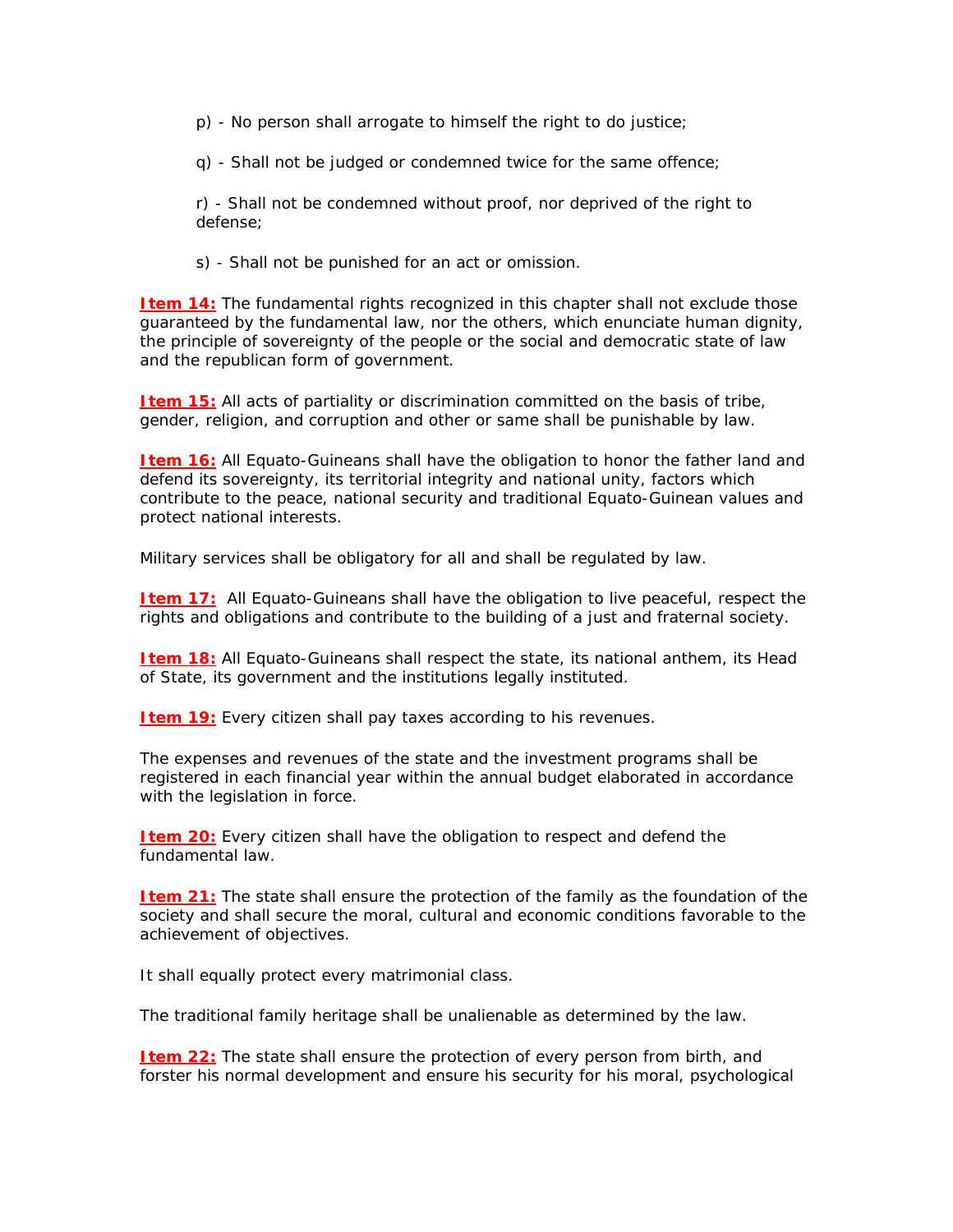and physical integration as well as his family life.

It shall encourage and promote primary health care as the corners tone of the development of this sector.

**Item 23:** (Constitutional law No. 1/1995, de fecha 17 de Enero).

Education shall be primordial to the state. Every person shall have the right to primary education people shall have the right to primary education which is obligatory and free;

Free education shall be instituted by law;

The state shall guarantee to every person, private body or religious institution the right to found schools provided he or it subjects oriented toward the official pedagogical plan;

Official education shall freely allow the institution of religious education, which is protected by the constitution.

Education that shall be officially recognized may not orientate a programme or propagate ideological or partisan tendencies.

**Item 24:** The state shall protect responsible paternity and ensure appropriate education to promote the family.

**Item 25:** Work shall be a right and social obligation. The state shall recognize its role in improving on the well-being and development of its national resources conditions to eradicate poverty, misery and ensure the equal occupation of its national territory and shield its citizens from need.

The law shall define the conditions under which this right shall be exercised.

**Item 26:** Its economic system shall be based on the principle of free exchange and the freedom of enterprise.

The law shall regulate the exercise of this freedom that should conform with the exigencies of economic and social development.

The state shall protect, guarantee and control foreign investment which contributes to the development of its nation.

**Item 27:** Its economy shall function under main sectors:

- a. The public sector comprising state-owned companies and mainly constituted of the exploitation of resources and services enumerated under article 28 of the fundamental law as well as other economic activities;
- b. The mix economic sector which integrates public and private capital for enterprises;
- c. The cooperative sector owned and managed by a community of persons working in these cooperatives. The state shall dictate the laws regulating and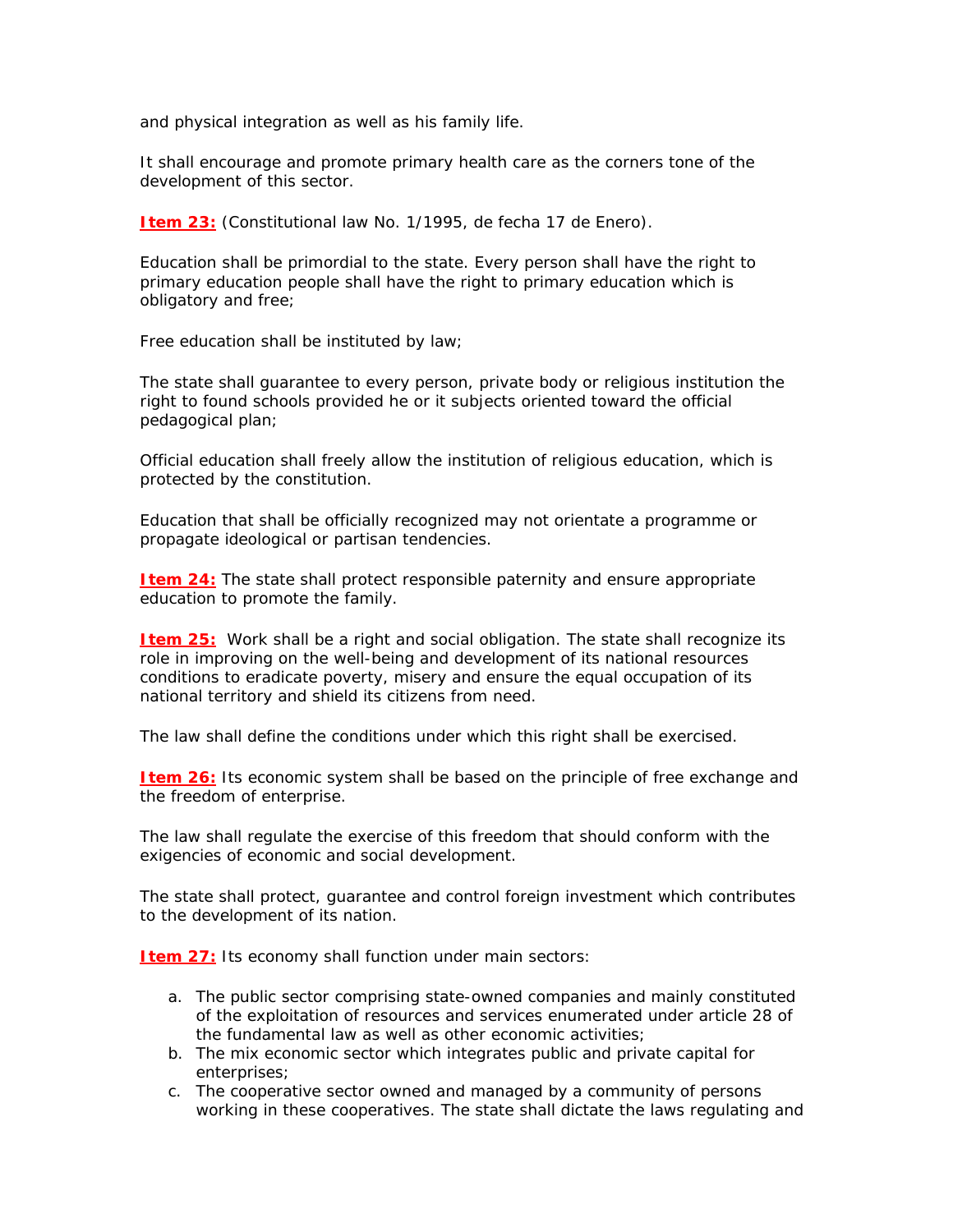developing this sector;

d. The private sector, which integrates companies owned by one or more physical persons or corporate bodies with private rights and, more generally, companies that do not fall under the sectors mentioned above.

**Item 28:** The resources and services reserved to the public sector shall be:

- a) Mines and hydrocarbons;
- b) Services in charge of distributing water and electricity;
- c) Post, telecommunications and transport services;
- d) Radio and television;
- e) And others determined by the law.

The state may delegate, concede or associate with a private body to develop any activity or service mentioned above in conformity with the law.

**Item 29:** The state shall recognize public and private ownership.

The right of ownership shall be guaranteed and protected as stipulated by the law in force.

Ownership shall be inviolate, no person shall be deprived of his property and rights except in the case of public utility and upon compensation.

The state shall guarantee to farmers ownership of their lands.

The law shall determine the legality of public property.

# **PART TWO**

# **CHAPTER I**

# **POWERS AND ORGANS OF THE STATE**

**Item 30:** State power shall be exercised by:

-The president of the Republic;The Ministerial Council;The House of Commons;The Judiciary;And other organs instituted in compliance with the constitution.

# **CHAPTER II**

# **THE PRESIDENT OF THE REPUBLIC**

**Item 31:** (Constitutional law No. 1/1995 of 17 January).

The President of the Republic shall be the Head of State; he shall be the symbol of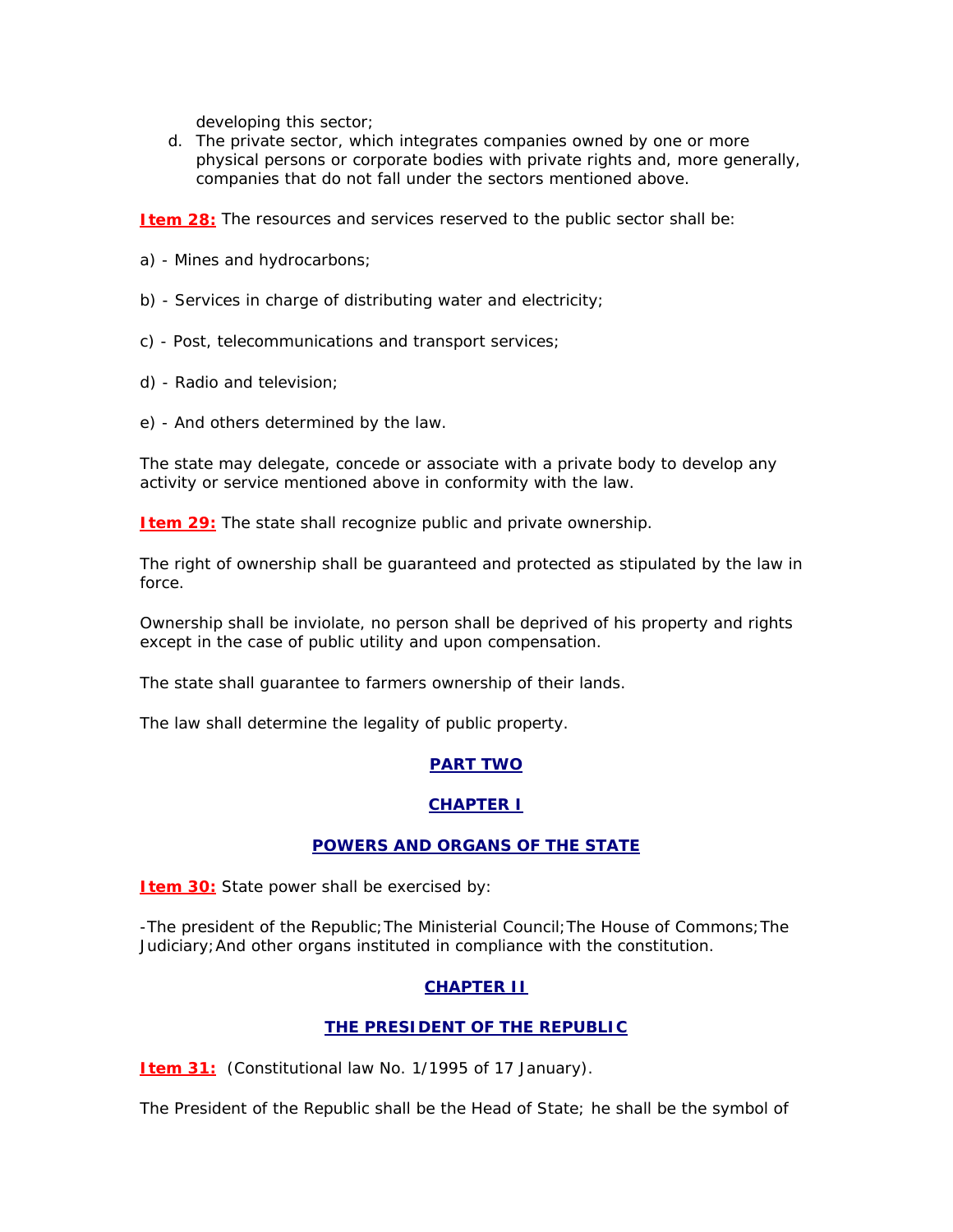national unity and shall represent the Nation. He shall be elected by a relative majority of the votes cast through direct, equal and secret universal suffrage.

The law shall determine the conditions of the electoral process.

**Item 32:** (Constitutional law No.1/1995 of 17 January)

The person of the Head of state shall be inviolate and the law shall define his privileges and immunity during his term of office.

**Item 33:** (Constitutional law No. 1/1995 of 17 January)

The following requirements shall have to be fulfilled to become president of the republic:

- a. Be an Equato-Guinean by birth;
- b. Enjoy civic rights;
- c. Live in the country since 5 years;
- d. Be capable of interpreting the constitution;
- e. Be elected in accordance with the constitution and other laws;
- f. Have between the ages of 40 and 75 years;
- g. Not have another nationality.

**Item 34:** The president of the Republic shall be elected for a term of office of 7 (seven) years renewable.

Presidential elections shall be announced on the seventh year of the term of office of the president of the Republic at a date set by decree and adopted by the Ministerial council.

The elections shall be held 40 days before the expiry of the term of office of the president of the Republic or later, but within 70 days after the announcement of the date.

**Item 35:** The President of the Republic shall, upon election, be sworn in 30 days after the proclamation of results, and shall take the oath of office before the August presence of members of parliament and the Supreme Court meeting in solemn session.

Where the winner of the elections belongs to a political party with a minority in the assembly, the president of the Republic appoints a new government.

**Item 36:** (Constitutional law No. 1/1995 of 17 January)

The president of the Republic shall determine the politics of the nation, arbitrate and model the normal functioning of all institutions of the state. His authority shall extend over the national territory.

**Item 37:** The president shall exercise statutory authority in the Ministerial council.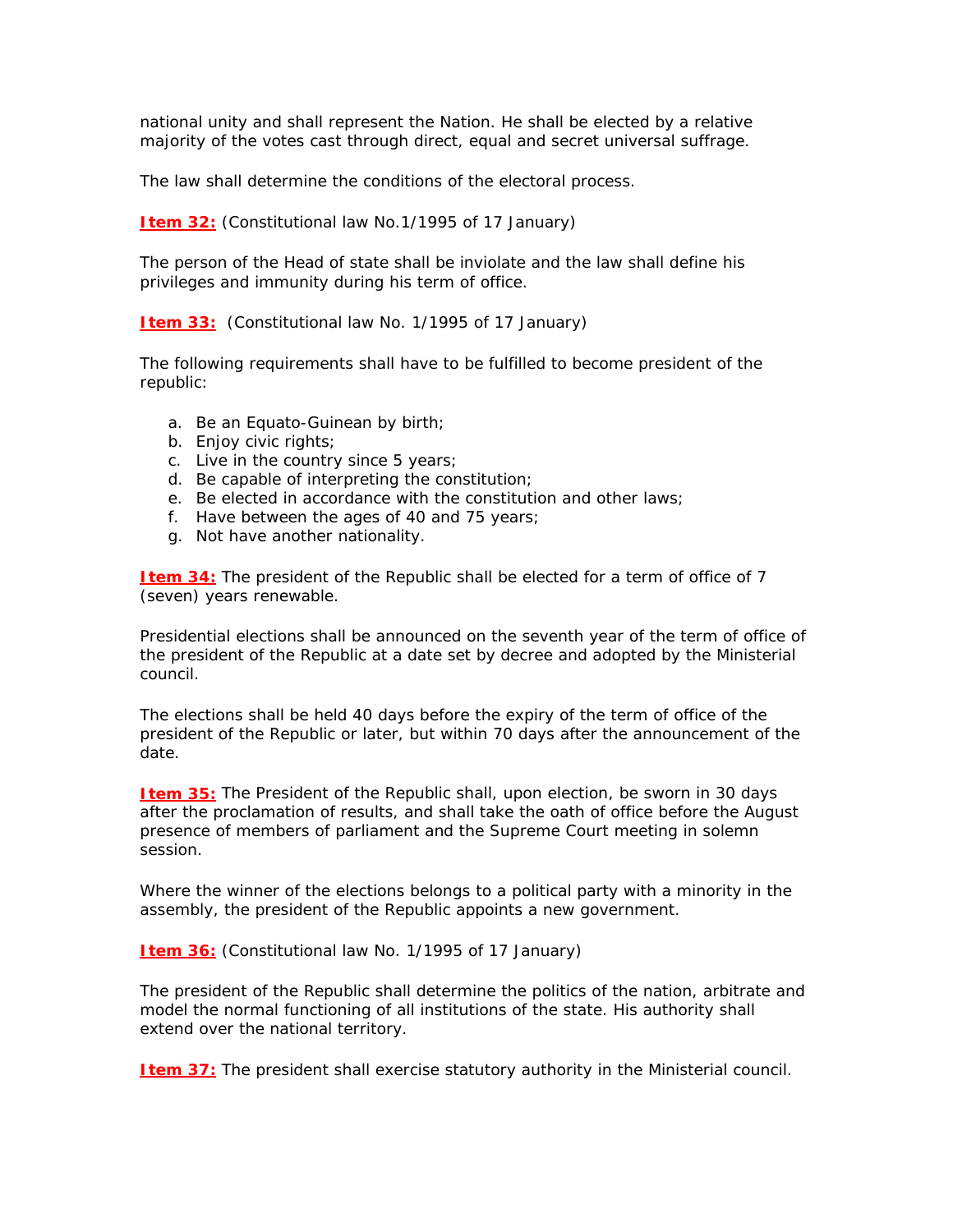**Item 38:** (Constitutional law No. 1/1995 of 17 January)

The President of the Republic shall sanction and promulgate laws as provided by the constitution. He shall exercise the right to veto as provided under article 79 of the constitution.

**Item 39:** (Constitutional law No. 1/1995 of 17 January)

The President of the Republic shall equally exercise the following:

- a. Guarantee the strict implementation of the constitution, the functioning of state institutions and continuity of the state.
- b. Convene and preside over the Ministerial Council.
- c. Dictate in the Ministerial Council the decrees and laws as provided under article 64 (1) of the present constitution.
- d. He shall head the Armed Forces.The President of the Republic shall guarantee the security of the state beyond the frontiers.
- e. He shall declare war and conclude peace.
- f. He shall appoint the prime Minister as provided by the constitution. f-bis) - He shall ratify the decision of Parliament on its elections and president, as well as other members of the bureau in conformity with the constitution and the by-laws of the Assembly.
- g. He shall appoint and revoke high civil and military officials and may delegate the prime minister to appoint other civil and military officials.
- h. He shall negotiate ratify international treaties and agreements in accordance with the constitution.
- i. He shall confer the decorations and honorary distinctions of the Republic.
- j. He shall exercise the right of demency.
- k. He shall convene general elections as provided by the constitution.
- l. He shall approve, in conjuration with the Ministerial Council, the national development plan.
- m. He shall have the right to dissolve the parliament as provided by the present constitution.
- n. He shall exercise the other attributions and prerogatives provided by the law.

**Item 40:** The president of the Republic shall be the head of the Armed Forces to ensure the territorial integrity of the nation and the maintenance of law and order

**Item 41:** (Constitutional law No. 1/1995 of 17 January)

Where circumstances so warrant, the president of the Republic may declare a state of siege by decree and suspend the constitution for a maximum period of three months and take exceptional measures to safeguard the nation's assets. The deadline of three months may be prolonged where the situation remains dangerous.

**Item 42:** (Constitutional law No. 1/1995 of 17 January)

- 1. The president of the Republic may, where circumstances so warrant, declare a state of emergency and inform the parliament.
- 2. The president shall determine the effects, territorial limits and duration of the state of emergency or the state of siege.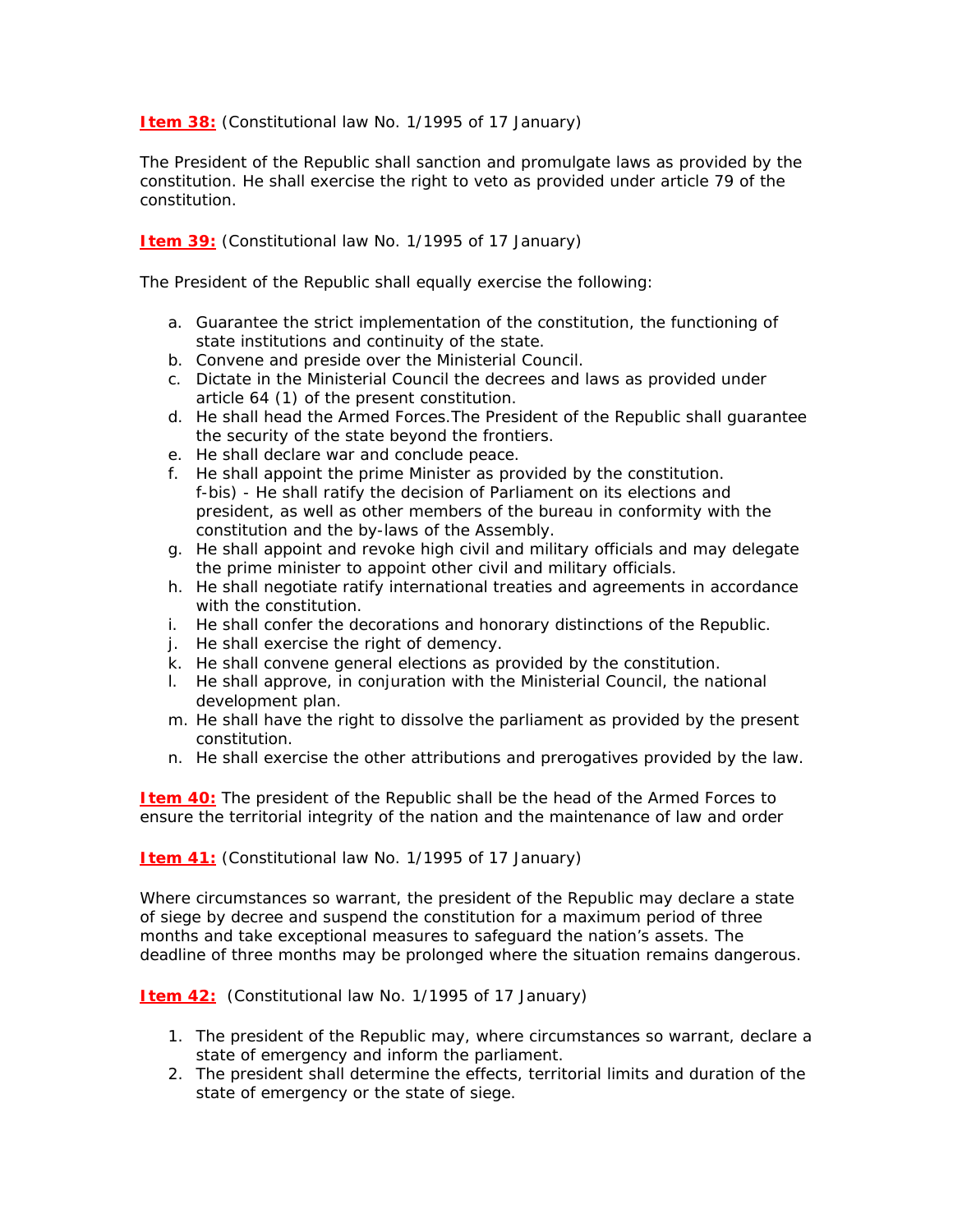- 3. The law regulates the state of siege and its relevant competence and limit.
- 4. He shall not dissolve the Assembly except (17) under the conditions mentioned above.
- 5. He may suspend the constitution in the event of terrorist attacks or muting and sentence those involved according to the gravity of the situation.

**Item 43:** (Constitutional law No. 1/1995 of 17 January)

- 1. The President may end his functions in the event of: - Resignation
	- Expiry of term of office
	- Permanent physical or mental invalidity.
	- Death
- 2. In the event of vacancy of the Presidency, a college comprising the President of Parliament, who presides over it, the Prime Minister, the President of the Supreme Court and a member of the Constitutional Council designated by its president shall ensure the interim management of the state. The Ministers of Defense and Security may attend these meetings as observers.

Above 45 days, the Parliament shall meet in an extraordinary session to elect a President charged with ending the term of office.

The Constitution shall not be modified in the event of vacancy.

## **CHAPTER THREE**

## **THE COUNCIL OF MINISTERS**

**Item 44:** For the exercise of the political and administrative function, the President of the Republic presides the counsel of ministers, First constituted of the Prime Minister and the other members of the government

**Item 45:** (Constitutional law No. 1/1995 of 17 January)

The Council of Ministers shall execute the general policy of the nation as determined by the president of the Republic, ensure the application of laws and permanently assist the president in his political and administrative duties.

The law shall determine the order of ministries, their denomination and their competences and roles.

**Item 46:** The management and administration of government services shall be responsibility of ministers and other competent services of Ministerial departments.

**Item 47:** (Constitutional law No. 1/1995 of 17 January)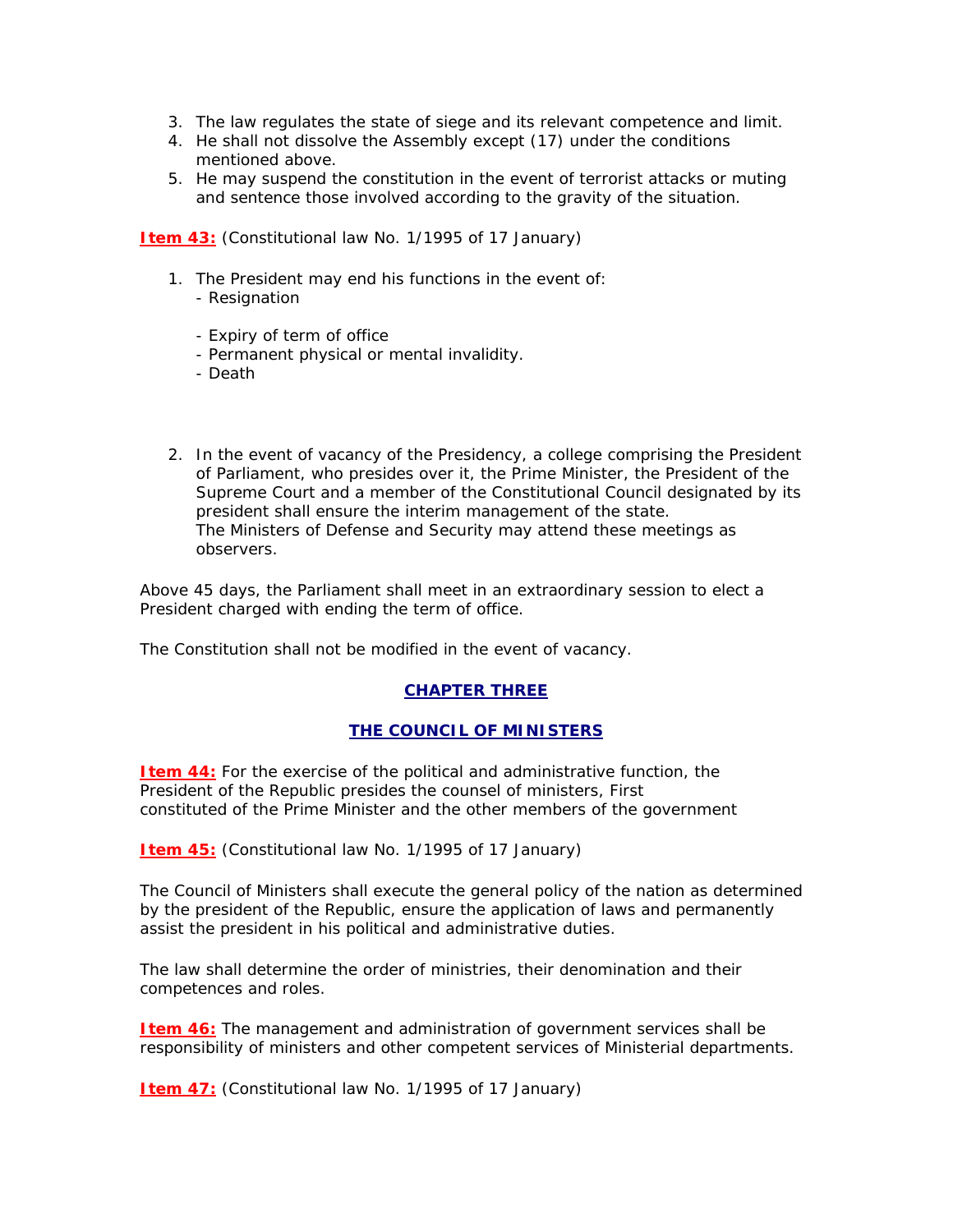In addition to its functions as determined by the Constitution, the Council of ministers shall have the following duties:

- 1. Direct the general policy of the Nation as defined by the president of the Republic by organizing and executing economic, cultural, scientific and social activities.
- 2. Propose the socio-economic development plans of the state and, where approved by the president and the parliament, organize, direct and supervise their implementation.
- 3. Elaborate the budgetary draft project and ensure its execution upon approval by the parliament and the president.
- 4. Define the monetary policy and adopt measures aimed at protecting the monetary and financial system of the state.
- 5. Elaborate draft projects submitted to parliament for approval.
- 6. Grant territorial exile.
- 7. Direct the administration of the state, coordinate and control the activities of the different ministries.
- 8. Ensure the application of laws and other general provisions which it integrates in the judicial organization of the nation.
- 9. Put in place necessary commissions charged with executing its attributions.

**Item 48:** (Constitutional law No. 1/1995 of 17 January)

- 1. All members of government in managing their ministries shall be jointly responsible before the law, the President and the Parliament and, personally responsible before the Prime Minister, but no individual responsibility before the law.
- 2. The Civil and Criminal responsibility of members of government shall be requested in accordance with the law.

**Item 49:** The members of government shall be:

- -The Prime Minister
- -The Deputy Prime Ministers
- -The Minister of State
- -The Ministers
- -The Deputy Ministers
- -The Secretaries of State.

**Item 50:** The Prime Minister and other members of government shall take the oath of office before the president and the constitution.

**Item 51:** The Ministerial Council, the plenary and the Ministers separately may attend the debates in Parliament without the right to vote. They may equally intervene.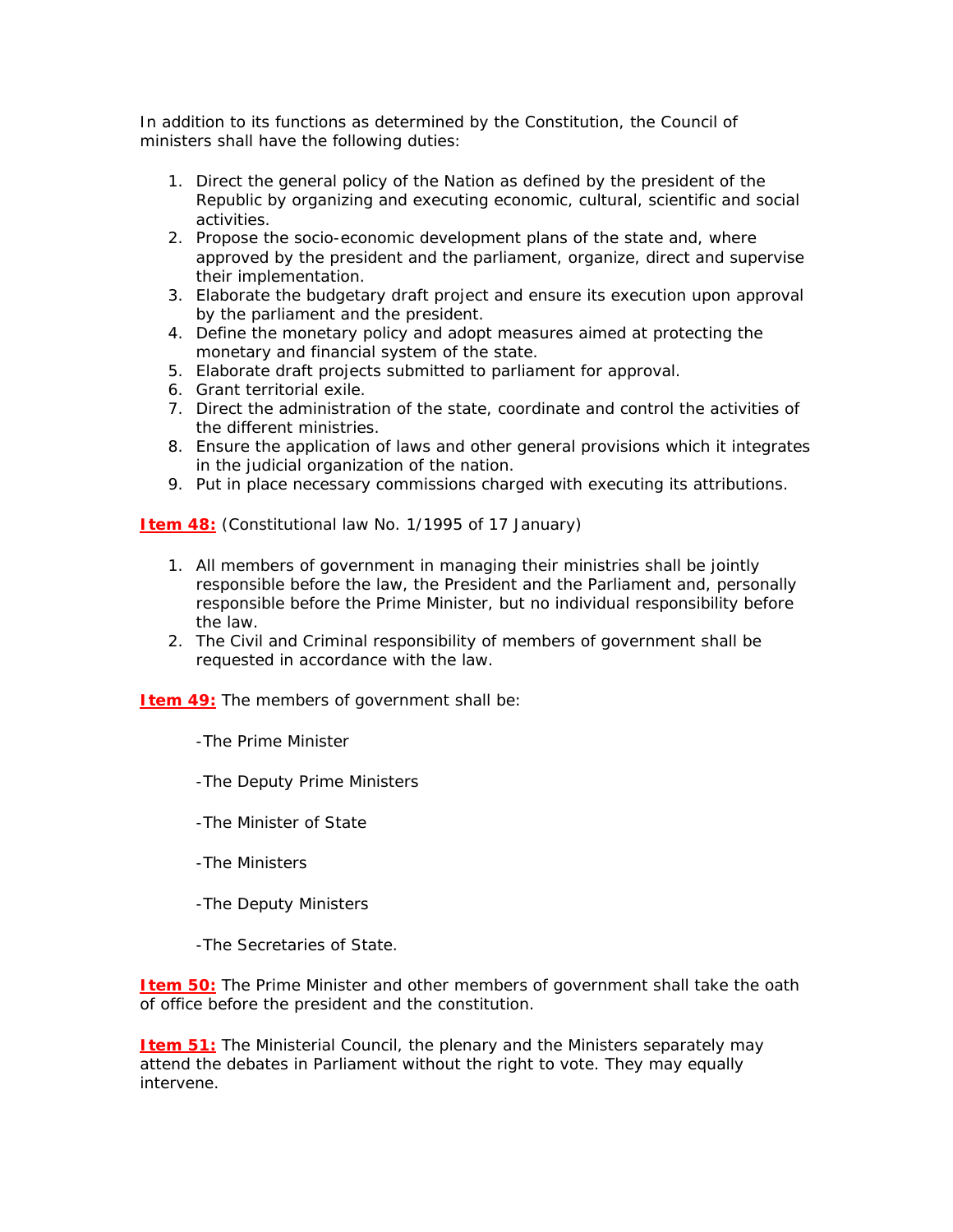### **CHAPTER FOUR**

### **THE PRIME MINISTER**

**Item 52:** The Prime Minister shall be member of the political party with the majority of seats in the National Assembly.

**Item 53:** The Prime Minister shall be the Head of Government and shall direct its actions, execute and ensure the enforcement of laws. He shall dictate the necessary instructions.

**Item 54:** The President of the Republic shall appoint the Prime Minister who is charged with appointing other members of government.

In the event of any disagreement, the President of the Republic shall urge the majority to designate a new Prime Minister and shall dissolve the parliament and summon new parliamentary elections.

**Item 55:** In his capacity of Head of Government, the Prime Minister shall, in addition to his attributions, coordinate ministerial activities and shall ensure the smooth functioning of government services. He shall ensure the implementation of government programs. He shall summon and preside over the inter-ministerial council in charge of deliberating on the proposals that shall be submitted to the Council of Ministers and proposing draft bills to parliament.

**Item 56:** The Prime Minister may exceptionally and by virtue of precise delegations, preside over the Ministerial Council with a pre-defined agenda.

**Item 57:** The Prime Minister shall end his term of office in the event of:

- a. Resignation
- b. Expiry of the term of office of the Parliament
- c. Permanent physical disability
- d. Dissolution of the Assembly
- e. Death

**Item 58:** (Constitutional law No. 1/1995 of 17 January)

In the event of resignation, disability or death, the President of the Republic may summon new legislative elections where the majority fails to designate a candidate within seven (7) days.

**Item 59:** The Prime Minister shall propose to the President of the Republic one or more Deputy Prime Minister who may substitute him in the event of a vacancy.

## **CHAPTER FIVE**

## **THE NATIONAL ASSEMBLY**

**Item 60:** Legislative powers shall be conferred to the National Assembly through universal suffrage, and the Parliament shall exercise this power as provided by the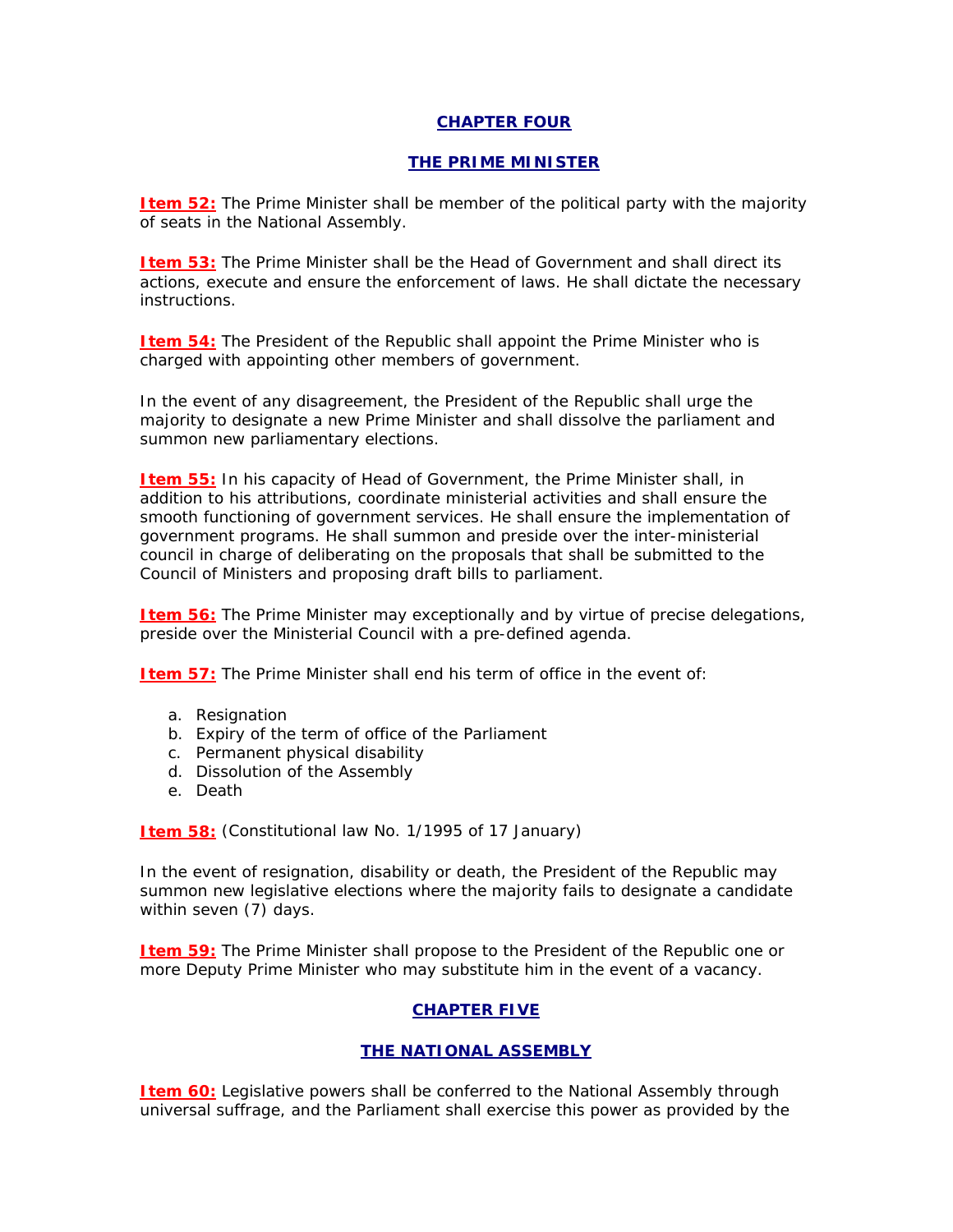### Constitution.

**Item 61:** The National Assembly shall comprise 80 (eighty) members elected by direct and secret office. Elections shall be conducted in one day and within 60days before the mandate expires.

Administrative districts shall constitute the electoral constituencies.

Seats shall be attributed to each list of candidates through a system of proportional representation.

The electoral law shall determine the number of seats for each electoral constituency, the ineligibility and incompatibility of members of parliament and shall elaborate other aspects of the electoral process.

**Item 62:** Members of parliament shall not necessary respect the mandate.

**Item 63:** Members of Parliament shall have the right to amendment and vote. Voting shall be personal.

**Item 64:** The functions of the National Assembly shall be as follows:

- a. Elect the President, Deputy Presidents and bureau among members.
- b. Enact its by-laws.
- c. Approve state expenses, revenues and investment budgets.

The State through the tributary law, inspired in the principes of equality, generality and prosperity, establishes the taxes, obligations and exedents for-fiscal and the special circumstances that concur in each figure of taxes for its liquidation.

All the physical or legal persons, national or stranger, residentes in the Republicof Equatorial Guinea have the obligation of paying the taxes imposed by law.

- d. Legislate for taxation, suppress and institute taxes and other charges.
- e. Legislate for weights and measures.
- f. Determine the bases of civil and commercial rights relative to penal and labor procedures.
- g. Regulate fundamental rights and freedoms.
- h. Approve peace and trade treaties, those that affect national sovereignty and territorial integrity; those relative to a legal reserve are ratified by the President of the Republic.
- i. Authorize the President of the Republic to enact statutory orders relative to legal reserve between two sessions; these decrees shall enter into force when released. The government shall inform the Assembly on the content of this statutory order.
- j. Enlighten the members of government on the affairs under its competence, and call on them to explain the management of their affairs.
- k. Appoint an internal investigation commission to look into matters likely to comprise public interests. The commission shall have free access to all ministerial departments.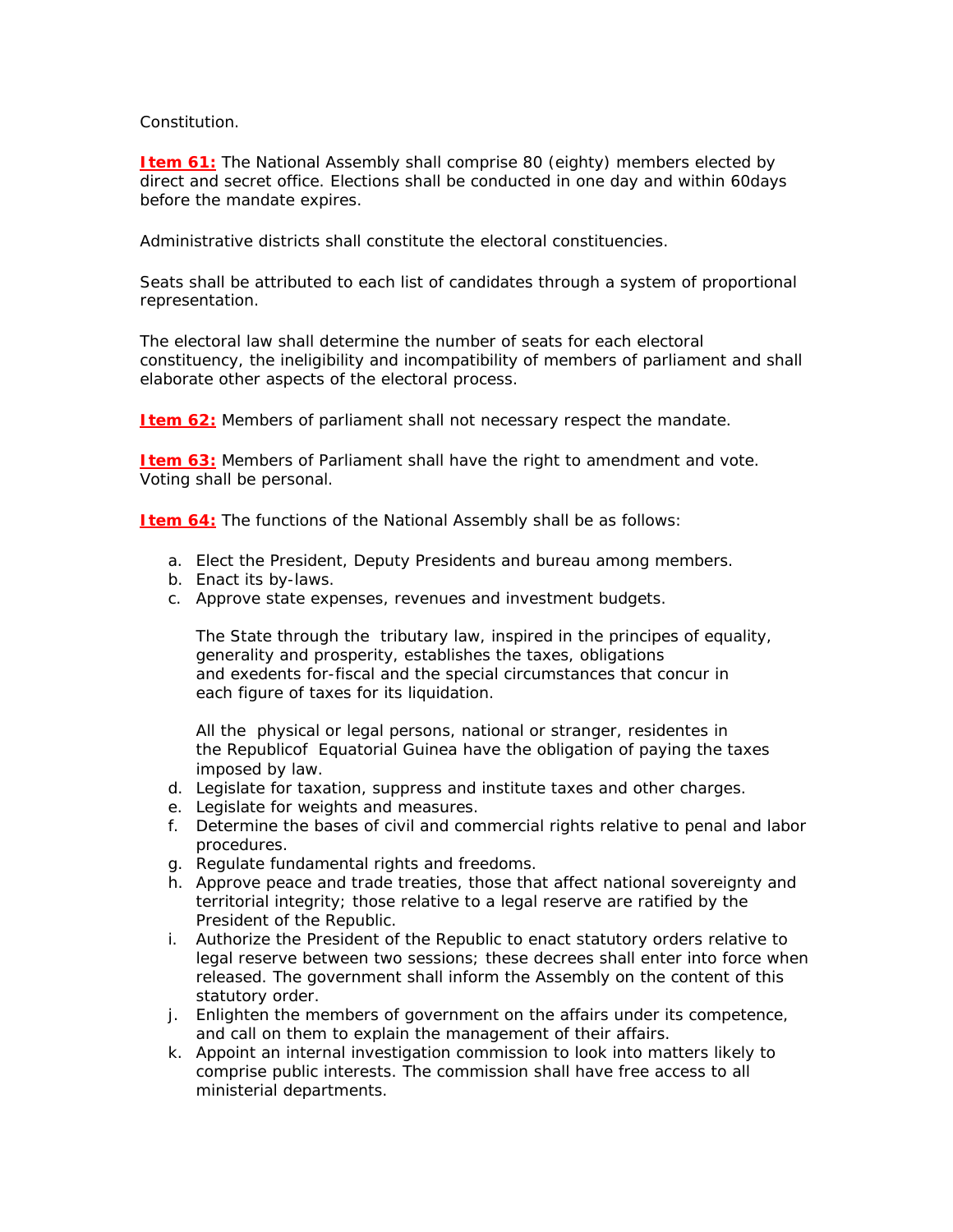l. Carryout its duties as provided by the law.

**Item 65:** The President of the Republic may, after consulting the council of Ministers and the Bureau of the National Assembly, decide to summon a referendum where he deems necessary. The bill that shall be adopted therein shall be enforced and promulgated by the president of the Republic.

**Item 66:** The President of the Republic may, during ministerial council, order the dissolution of the Assembly and organize new elections.

**Item 67:** Every person, physical or corporate, Equato-Guinean or foreign, resident in Equatorial Guinea, shall pay taxes.

**Item 68:** No member of parliament may be detained during or after his mandate for opinions expressed in the exercise of his duties.

**Item 69:** The Assembly shall meet as of right the Monday following the promulgation of results for not more than 30days.

The agenda of this session shall be limited to the election of the President of the Assembly and the Bureau members, except the government introduces urgent questions.

**Item 70:** The National assembly shall hold 2 (two) ordinary sessions each year (March and September) for two months.

**Item 71:** The National Assembly shall meet in extra-ordinary session on a specific agenda and at the request of the President of the Republic of three-quarter of its members.

A session shall be held by more than half of the members, and decisions shall be adopted through vote by simple majority.

**Item 72:** The opening and closing of each session, ordinary or extraordinary, shall be ordered by Presidential decree in accordance with the Bureau.

**Item 73:** Sittings of the National Assembly shall be public

**Item 74:** The National Assembly may hold sittings in camera at the request of the president of the Republic or of an absolute majority of its members.

**Item 75:** The President of the Republic shall hold the legislative power in ministerial councils, and members of Parliament shall hold it in the Assembly.

Draft projects submitted by members shall be deposited at the Bureau as provided by is by-laws and shall be transmitted to the Government for assessment.

**Item 76:** In addition to matters provided by the constitution, the law shall reserve the following: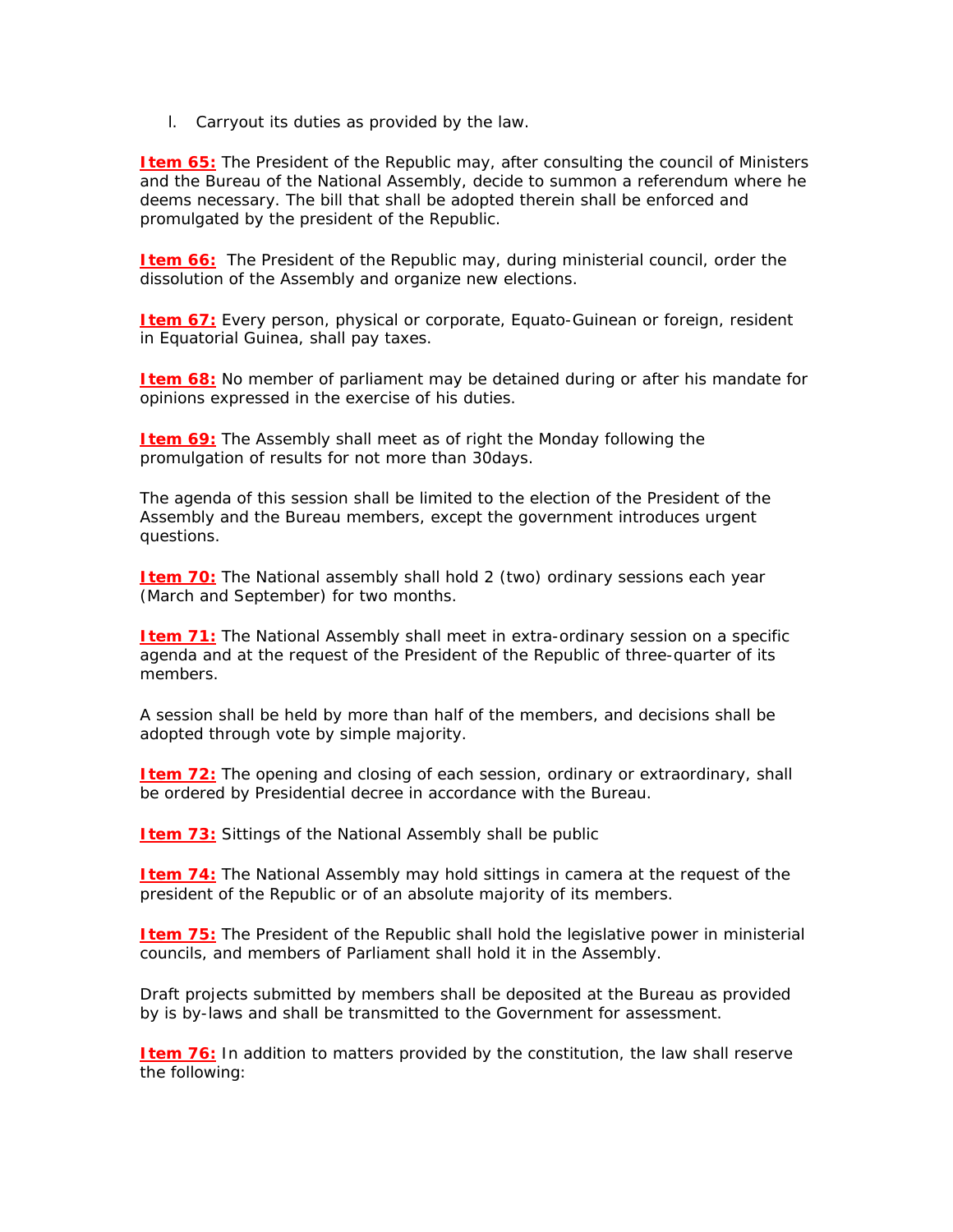- a. Regulation of rights and obligations of the citizens.
- b. Expropriation of property for public utility.
- c. Nationality, state and capacity of persons, civil status and successions.
- d. Organization of justice, creation of new jurisdictions, the status of magistrates and of the public service.
- e. Penitentiary status, amnesty, definition of offences and the sentences that shall apply.
- f. Status of associations, political parties and trade unions.
- g. Status of the issue and printing of the currency.
- h. General administrative and financial organization.
- i. Conditions of participation of the state in the management of enterprises.
- j. Status of the public inheritance.
- k. Status of freedoms and persons, ownership, property, civil and commercial rights and obligations.
- l. Financial obligations of the state.
- m. Economic and social action plan.
- n. Fundamental principles governing education, culture, the right to work and social security.

**Item 77:** The general budget of state presented by the government during the second session shall be voted by the National Assembly. Where the state budget is not adopted before the current financial year expires, the president of the Republic may extend the preceding budgetary bill until adaptation of the new bill.

The Government may request a ten-day extraordinary session for new deliberations.

Where the budget is finally not adopted, the President of the Republic has the prerogative to institute the budgetary bill.

**Item 78:** Where the budget is not voted during the second ordinary session, the president of the Republic shall summon an extraordinary session to find a solution.

**Item 79:** Before promulgating a bill, The President of the Republic may request a second or third reading of the bill in parliament.

**Item 80:** The President of the Republic may personally attend the session or send a message. In the case of the latter, the message may not be subject to deliberations.

**Item 81:** The agenda shall de drawn by the Bureau.

**Item 82:** The President of the Republic shall promulgate the bills adopted by parliament.

## **CHAPTER SIX**

## **JUDICIAL POWER**

**Item 83:** The judicial power shall be independent of the executive and legislative powers. It shall exercise the legal functions of the state.

**Item 84:** Justice shall be administered in the name of the people by the President of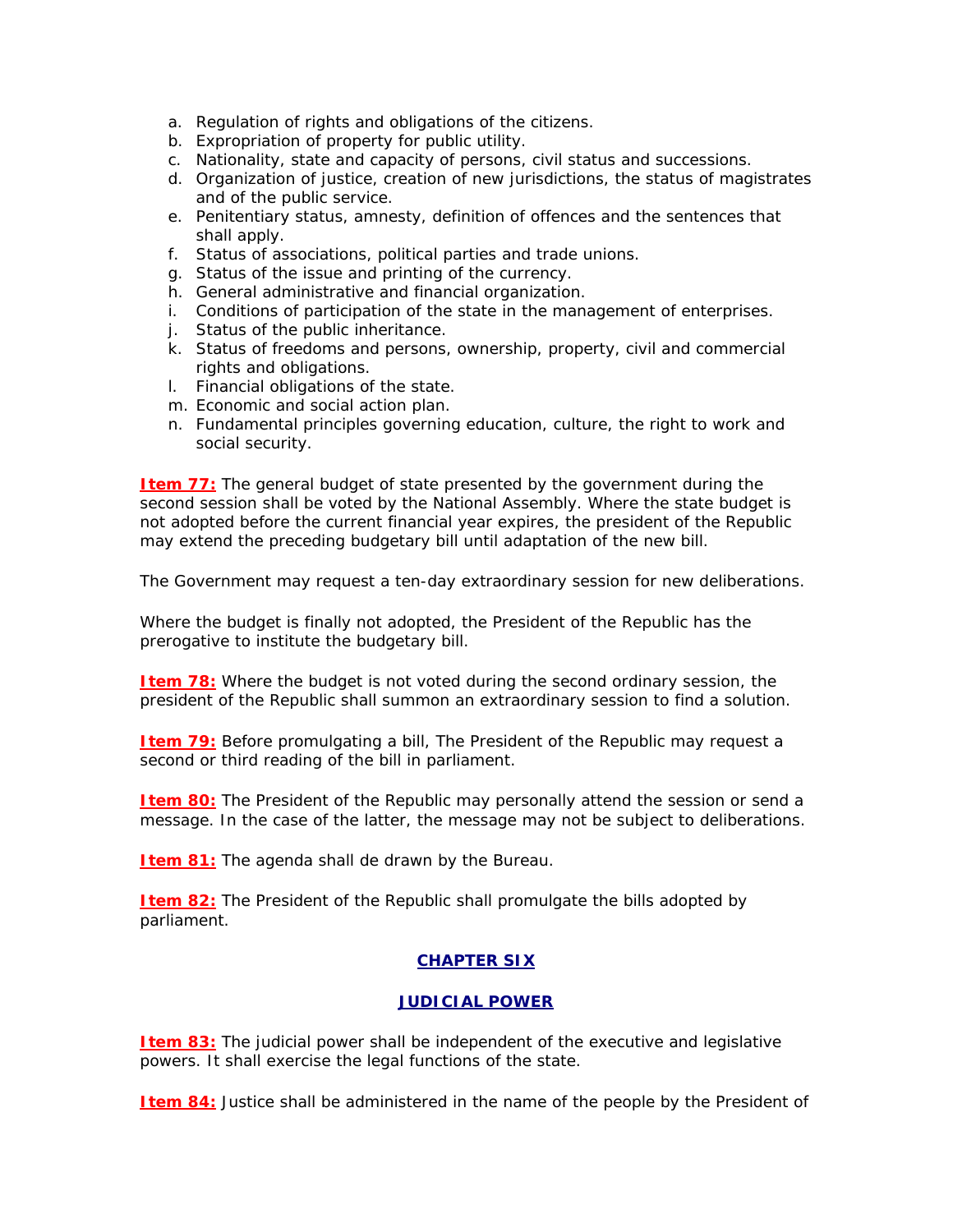the Republic.

The organic law relative to the Judicial power shall determine the organization and attributions of courts necessary for the effective functioning of justice. This same law shall define the statutes of the magistracy.

**Item 85:** The exercise of the judicial power in every type of hearing shall be reserved exclusively to the jurisdictions and courts as determined by the law.

**Item 86:** The Head of State shall be the first magistrate of the nation. He shall guarantee the independence of the judicial power.

**Item 87:** The judges and magistrates shall not enjoy any form of immunity in the exercise of their duties.

**Item 88:** The principle of the unity of the Judicial Power shall be the basis of the organization and functioning of courts.

The law shall determine the judicial system applicable in military courts.

**Item 89:** Judgments shall be public, but deliberations shall be in camera.

**Item 90:** The Supreme Court of Justice shall be the supreme organ of the judicial system.

**Item 91:** The President of the Supreme Court and its members shall be appointed by the president of the Republic for a period of five years.

**Item 92:** The legal Department shall ensure the strict respect of the constitution, the laws and legal dispositions of all state organs.

**Item 93:** The Attorney General and his deputies shall be appointed by the President of the Republic.

# **CHAPTER SEVEN**

## **THE CONSTITUTIONAL COUNCIL**

**Item 94:** The constitutional Council shall comprise a President and four other members appointed by the President of the Republic.

Two of its members shall be proposed by the National Assembly. The term of office of its members shall be seven (7) years.

The attributions of the constitutional council shall comprise the following:

- a. Taking cognizance of the constitutionality of laws.
- b. Taking cognizance of and annulling laws.
- c. Proclaiming the final results of presidential municipal and legislative elections and referendums.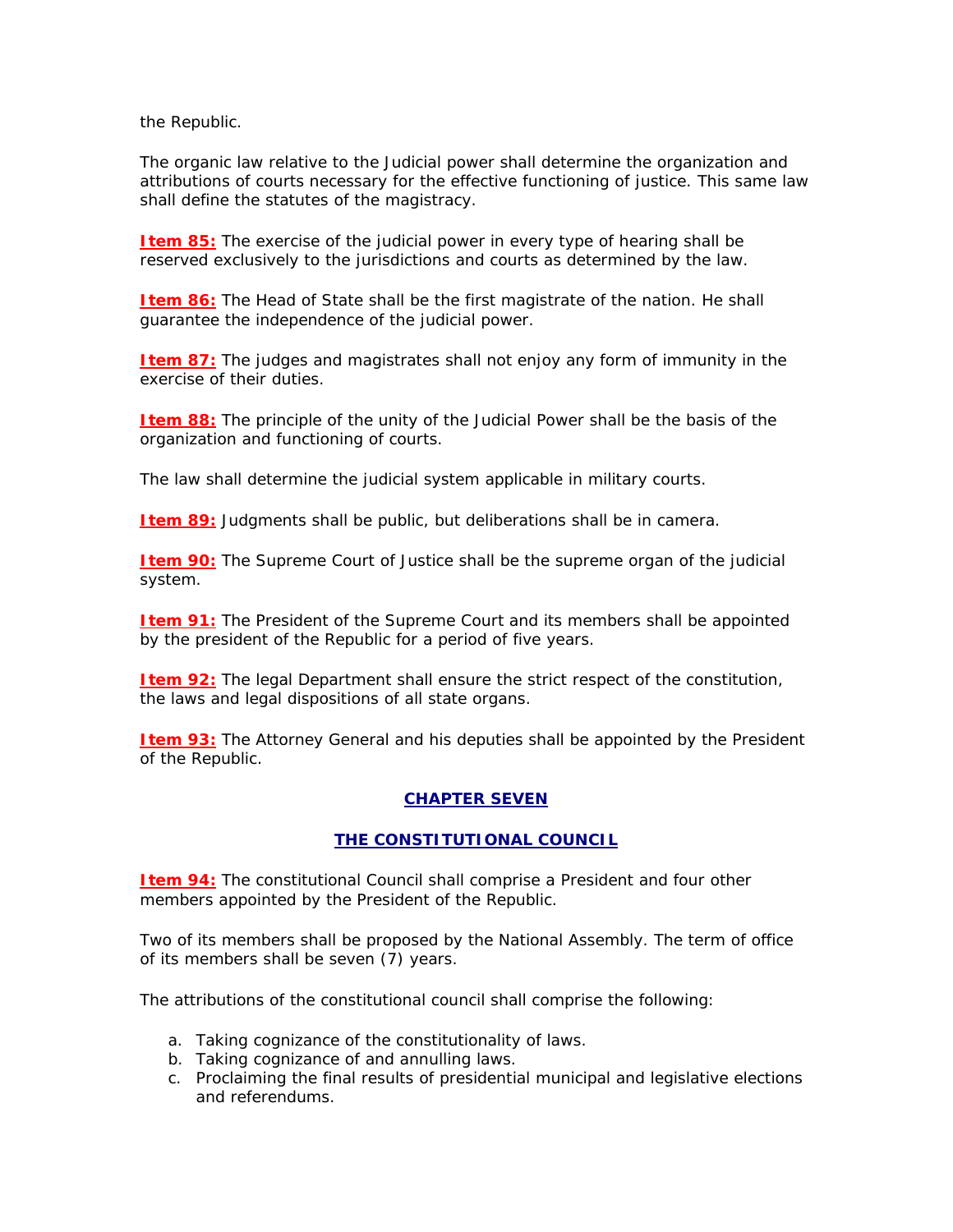- d. Declaring the invalidity of the president of the Republic and the Prime Minister.
- e. Determining the supreme nature of the constitution within the framework of development.
- f. Taking cognizance of conflicts between constitutional bodies.
- g. Taking cognizance of the non-conformity of international treaties as provided by the constitution.
- h. And its other duties attributed by the law.

**Item 95:** The bodies legally entitled to institute an appeal of unconstitutionality shall be:

- **The President of the Republic, Head of State**
- The Prime Minister, Head of Government
- The National Assembly; three-quarter of its members
- **The Attorney General**

**Item 96:** Members of the Constitutional Council shall not be eligible or be members of government or of Parliament.

**Item 97:** The organic law shall regulate the functioning and status of its members, and the implementation procedures of its actions.

## **CHAPTER EIGHT**

### **THE HIGHER JUDICIAL COUNCIL**

**Item 98:** The Higher Judicial Council shall head this organ. It shall comprise a President and six other members appointed by the Head of State for a period of 5 years.

The organic law shall regulate the structure, functioning and legal status of its members.

## **PART III**

## **THE ARMED FORCES, STATE SECURITY AND NATIONAL DEFENSE.**

**Item 99:** The Armed Forces and State Security are a national institution whose mission shall be to maintain territorial integrity, defend national sovereignty, protect the supreme values of the fatherland, the security of the state, maintain public order and ensure the smooth functioning of government services in conformity with the constitution.

The Armed Forces shall enact by-laws regulating its functioning.

**Item 100:** Where necessary, the national defense shall enjoy the support of all the forces of the nation and the resources.

An organic law shall regulate its functioning